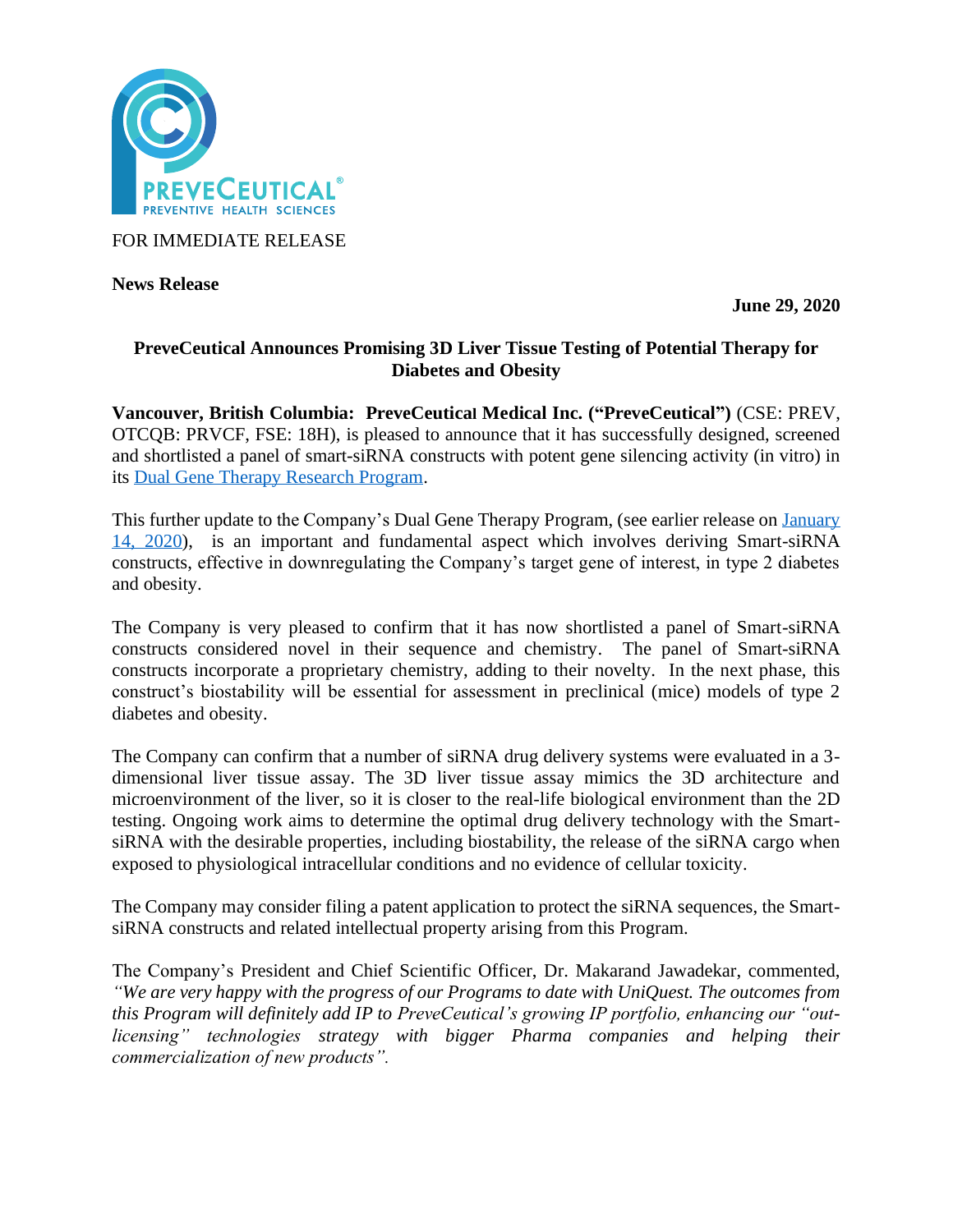#### *About PreveCeutical*

PreveCeutical is a health sciences company that develops innovative options for preventive and curative therapies utilizing organic and nature identical products.

PreveCeutical aims to be a leader in preventive health sciences. The Company's current research and development programs include dual gene curative and preventive therapies for diabetes and obesity; the Cannabidiols Sol-gel Program aiming to provide relief across a range of indications from pain, inflammation, seizures, and neurological disorders.; Nature Identical™ peptides for the treatment of various ailments; non-addictive analgesic peptides as a replacement to the highly addictive analgesics such as morphine, fentanyl and oxycodone; and a therapeutic product for treating athletes who suffer from concussions (mild traumatic brain injury).

For more information about PreveCeutical, please visit our website [www.PreveCeutical.com](http://www.preveceutical.com/) or follow us on [Twitter](http://twitter.com/PreveCeuticals) and [Facebook.](http://www.facebook.com/PreveCeutical)

## *On behalf of the Board of Directors of PreveCeutical*

*Stephen Van Deventer, Chairman and Chief Executive Officer*

## *For further information, please contact:*

*Stephen Van Deventer: +1 604 306 9669*

*Or Investor Relations* [ir@preveceutical.com](mailto:ir@preveceutical.com)

#### *Forward-Looking Statements:*

This news release contains forward-looking statements and forward-looking information (collectively, "forwardlooking statements") within the meaning of applicable Canadian and U.S. securities legislation, including the United States Private Securities Litigation Reform Act of 1995. All statements in this news release that are not purely historical are forward-looking statements and include statements regarding beliefs, plans, expectations and orientations regarding the future including, without limitation, the completion of one aspect of the current phase of the Dual Gene Therapy Program, the efficacy of the Company's products, matters related to the Company's current and planned research and development programs, including the Dual Gene Therapy Program, the efficacy of the panel of siRNA constructs and the efficacy, biostability and potency of the Smart-siRNAs, the Company's anticipated future business plans and its prospect of success in executing thereon. Often, but not always, forward-looking statements can be identified by words such as "will", "plans", "expects", "may", "intends", "anticipates", "believes", "proposes" or variations of such words including negative variations thereof and phrases that refer to certain actions, events or results that may, could, would, might or will occur or be taken or achieved. Forward-looking statements are based on certain assumptions regarding the Company, including expected growth, results of operations and research and development activities (including in respect of the successful completion of the Dual Gene Therapy Program and one aspect of its current phase), performance, industry trends, growth opportunities, and that the Company will be able to obtain the financing required to carry out its planned future business activities, retain and attract qualified research personnel and obtain and/or maintain the necessary intellectual property rights it needs to carry out its future business activities.

Actual results could differ from those projected in any forward-looking statements due to numerous factors including, risks and uncertainties relating to the completion of the Dual Gene Therapy Program and one aspect of its current phase, actual results of research and development programs, the inability of the Company, to, among other things, protect its intellectual property, obtain any required governmental, regulatory or stock exchange approvals, permits, consents or authorizations required, including Canadian Securities Exchange acceptance of any planned future activities, commercialize any therapeutic and diagnostic technologies, execute its proposed business plans, pursue